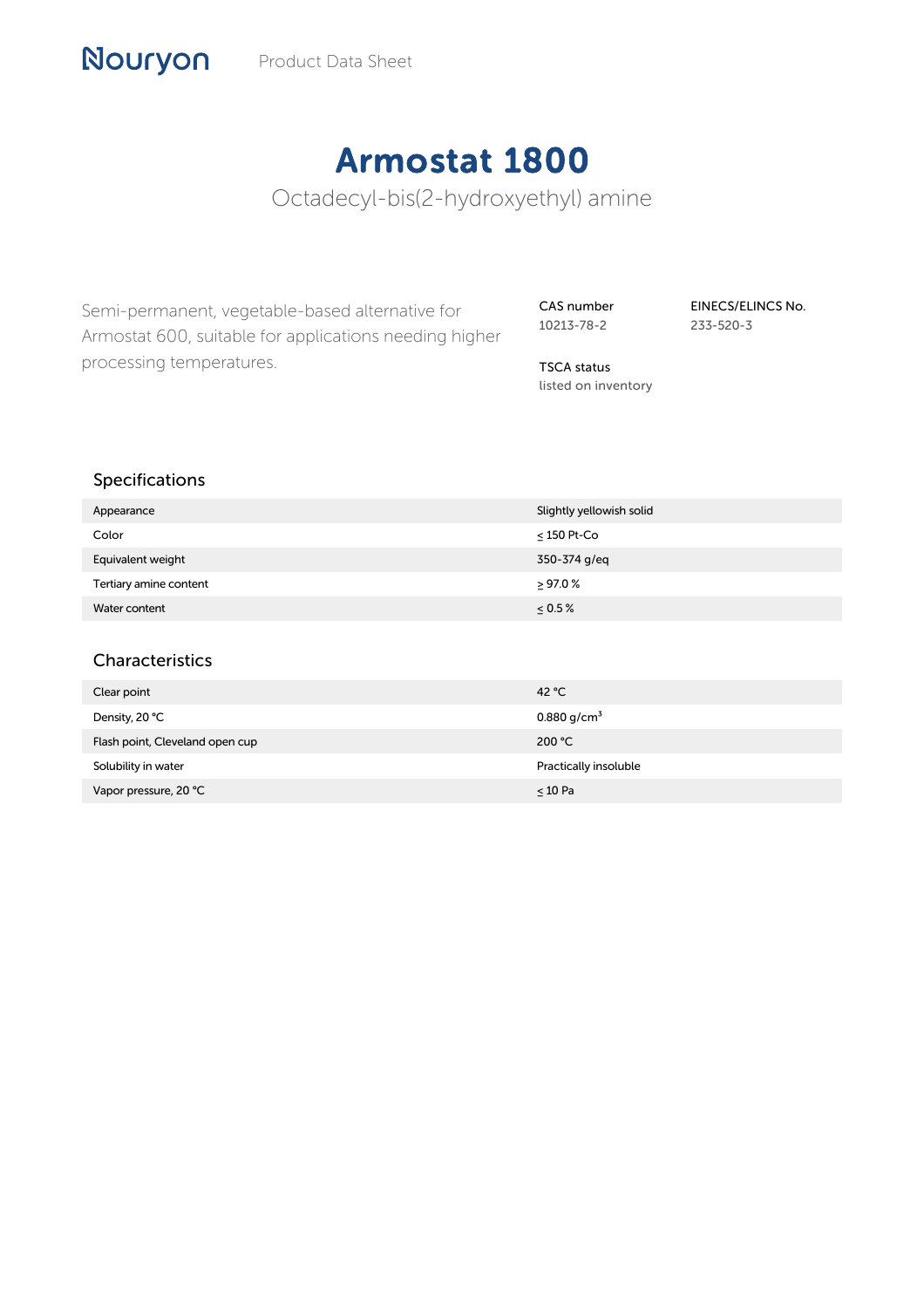# Applications

Armostat 1800 is a vegetable based saturated alkyl(C16-C18)bis(2-hydroxyethyl)amine. Armostat 1800 is an internal antistatic additive that can be used in various polymers such as PE, LLDPE, PP, SAN and ABS. Armostat 1800 gives sustained antistatic action and has due to its saturated alkyl chain excellent thermal stability. This makes Armostat 1800 especially suitable for those applications needing higher processing temperatures. Armostat 1800 is a solid at ambient temperatures. When heated at 60-65°C Armostat 1800 can be dosed as a liquid directly into the polymer by using a single or twin-screw extruder. Pigment or color concentrates should be mixed with the antistatic agent prior to extruding. Premixing ensures uniform distribution of Armostat 1800 in the resin while Armostat 1800 acts as a dispersion aid to the pigment color concentrate.

#### Storage

Nouryon recommends to store Armostat 1800 in a dry place at 25°C max.

Note When stored under the recommended storage conditions Armostat 1800 will remain within the Nouryon specifications for a period of at least 12 months after delivery.

#### Packaging and transport

The standard packaging is 180 kg net in a steel drum (USA 400 lb). A full pallet carries 720 kg net (USA 1600 lb). Bulk delivery is also possible. Both packaging and transport meet the international regulations. For the availability of other packed quantities contact your Nouryon representative. Armostat 1800 is classified as Environmentally hazardous substance, solid, n. o. s. ; Division 9; UN 3077; Packing Group III.

# Safety and handling

Please refer to the Material Safety Data Sheet (MSDS) for further information on the safe storage, use and handling of Armostat 1800. This information should be thoroughly reviewed prior to acceptance of this product. The MSDS is available at nouryon.com/sds-search.